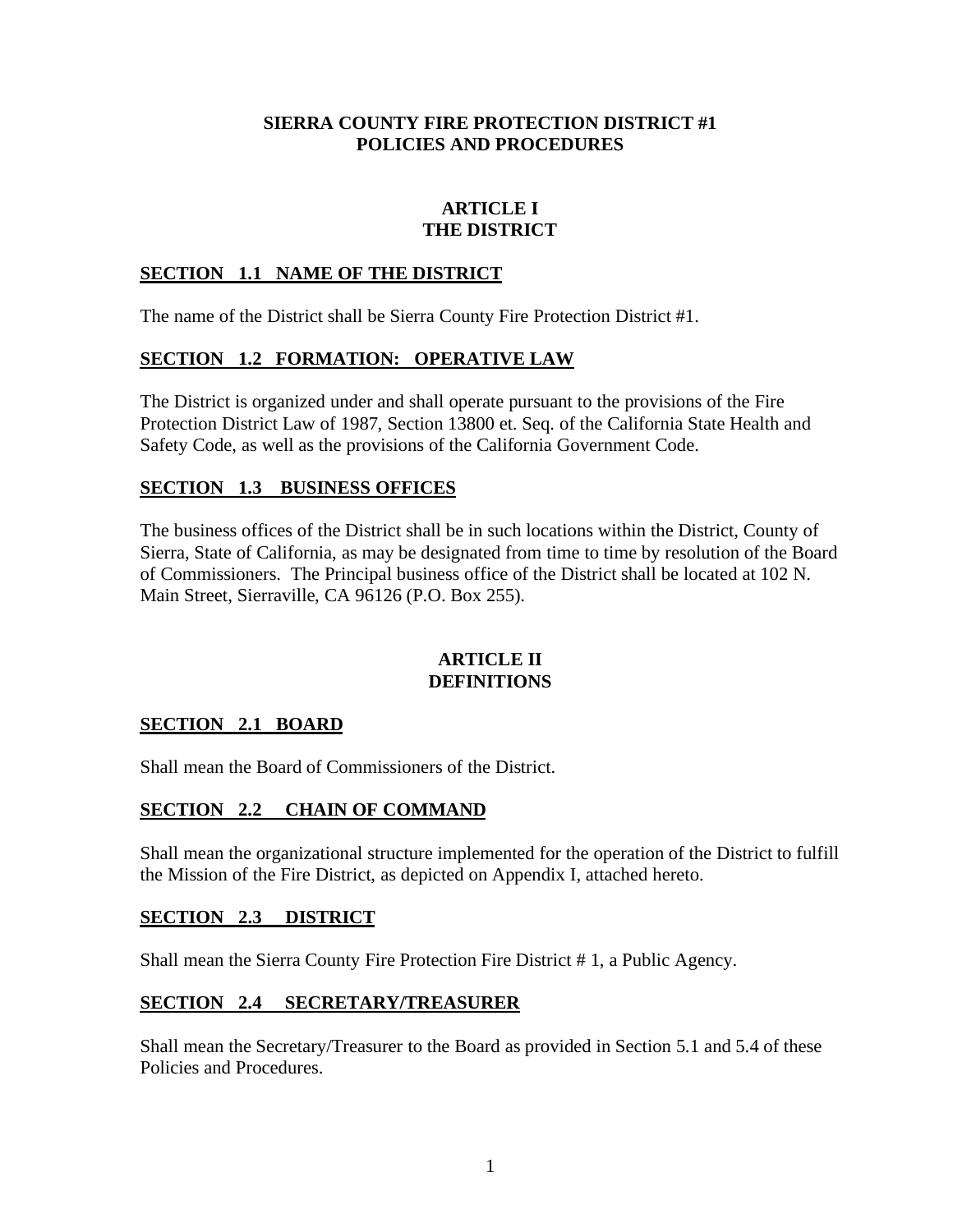## **SECTION 2.5 VOLUNTEER FIREFIGHTER/EMS RESPONDER**

Shall mean a person who is on the District Roster of Volunteer Firefighters/Emergency Medical Responders.

#### **ARTICLE III BOARD OF COMMISSIONERS**

# **SECTION 3.1 FORMATION OF THE BOARD**

- 1. The Board of Commissioners shall consist of Seven (7) Commissioners, each of whom shall be appointed by the Sierra County Board of Supervisors as vacancies may occur.
- 2. Four (4) Commissioners shall reside and be appointed within the District as it existed prior to January 1, 2019 (excluding Verdi, CA).
- 3. Three Commissioners shall reside and be appointed within the area annexed as of January 1, 2019.

# **SECTION 3.2 GENERAL POWERS AND DUTIES**

- 1. The Board shall have such power and duties as set forth in the Fire Protection Law of 1987, Sections 13800 et. Seq. of the California Health and Safety Code.
- 2. The Board has the responsibility to establish the overall policies and procedures; adopt annual budgets; provide for recruitment and retention of volunteers, including support and training as firefighters and emergency responders; acquire equipment and apparatus; and establish policy and direction of the District regarding the scope and level of service to be provided consistent with its Mission Statement.

# **SECTION 3.3 BOARD COMPENSATION**

The Board may reimburse each Commissioner for a Commissioner's actual and necessary, documented expenditures incurred in the discharge of his/her duties, and pay such other compensation as authorized by section 13844 of the Health and Safety Code, and resolution of the Board.

## **SECTION 3.4 FISCAL YEAR BUDGET**

The Board shall provide a budget for each Fiscal Year, commencing July 1 and ending June 30.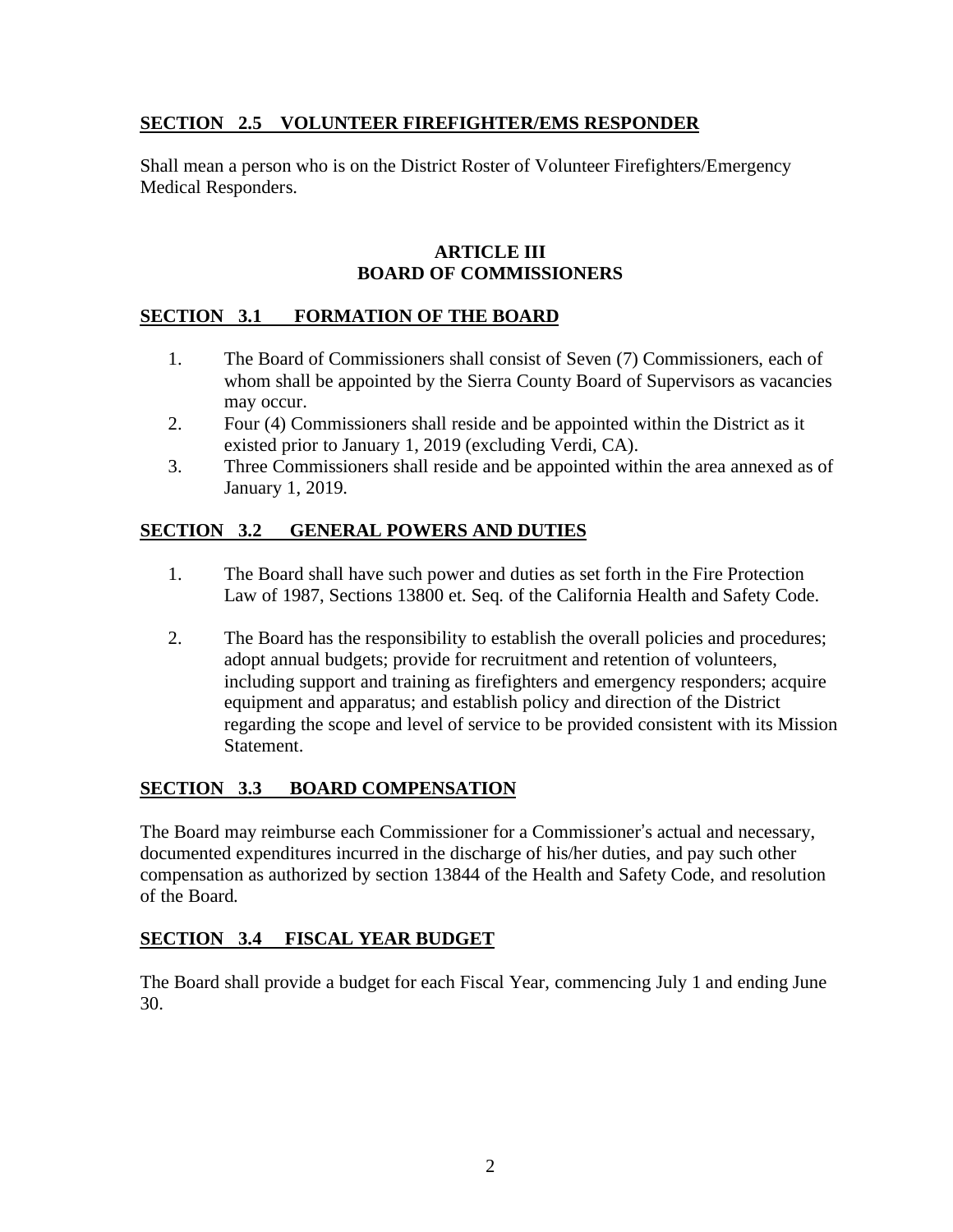## **ARTICLE IV MEETINGS**

# **SECTION 4.1 REGULAR MEETINGS**

Regular meetings of the Board of Commissioners shall be held on the 3rd Tuesday of each month, commencing at 6:00 P.M. unless otherwise ordered by the Board. At the conclusion of any regular meeting, the Board of Commissioners may designate a location other than Sierraville Fire Station as the location for the next regular meeting, provided that regular meetings shall be held within the jurisdictional boundaries of the District unless otherwise required or permitted by California law.

# **SECTION 4.2 SPECIAL MEETINGS**

The Chairperson may call a special meeting at any time. Upon the written request of three (3) Board members, a special meeting shall be called. Notice of the special meeting shall be posted, along with the agenda therefor, and shall be delivered personally, by email or mail to each Board member and to each person or entity entitled to receive such notices. The notice shall specify the date, time and place of the special meeting and the business to be transacted. No other business shall be considered at such meeting of the Board.

# **SECTION 4.3 EMERGENCY MEETINGS**

- 1. In case of an emergency situation involving matters upon which prompt action is necessary due to the disruption or threatened disruption of public facilities, or imminent danger to the public's health and safety, the Board may hold an emergency meeting without complying with the twenty-four (24) hour notice requirement of section 4.2.
- 2. For purposes of this action, "emergency situation" includes, but is not limited to the following:
	- a. Crippling disaster which severely impairs public health, safety, or both as determined by a majority of the board.
	- b. Notwithstanding the provision of Section 54957 of the Government Code, the Board shall not meet in closed session during a meeting called pursuant to the section.

# **SECTION 4.4 MEETINGS TO BE OPEN AND PUBLIC**

All meetings of a quorum of the Board or of any standing committee of the Board to deliberate, consider or to take action concerning District business and its conduct shall be open and public. All persons shall be permitted to attend such meetings, except as otherwise provided or permitted by law.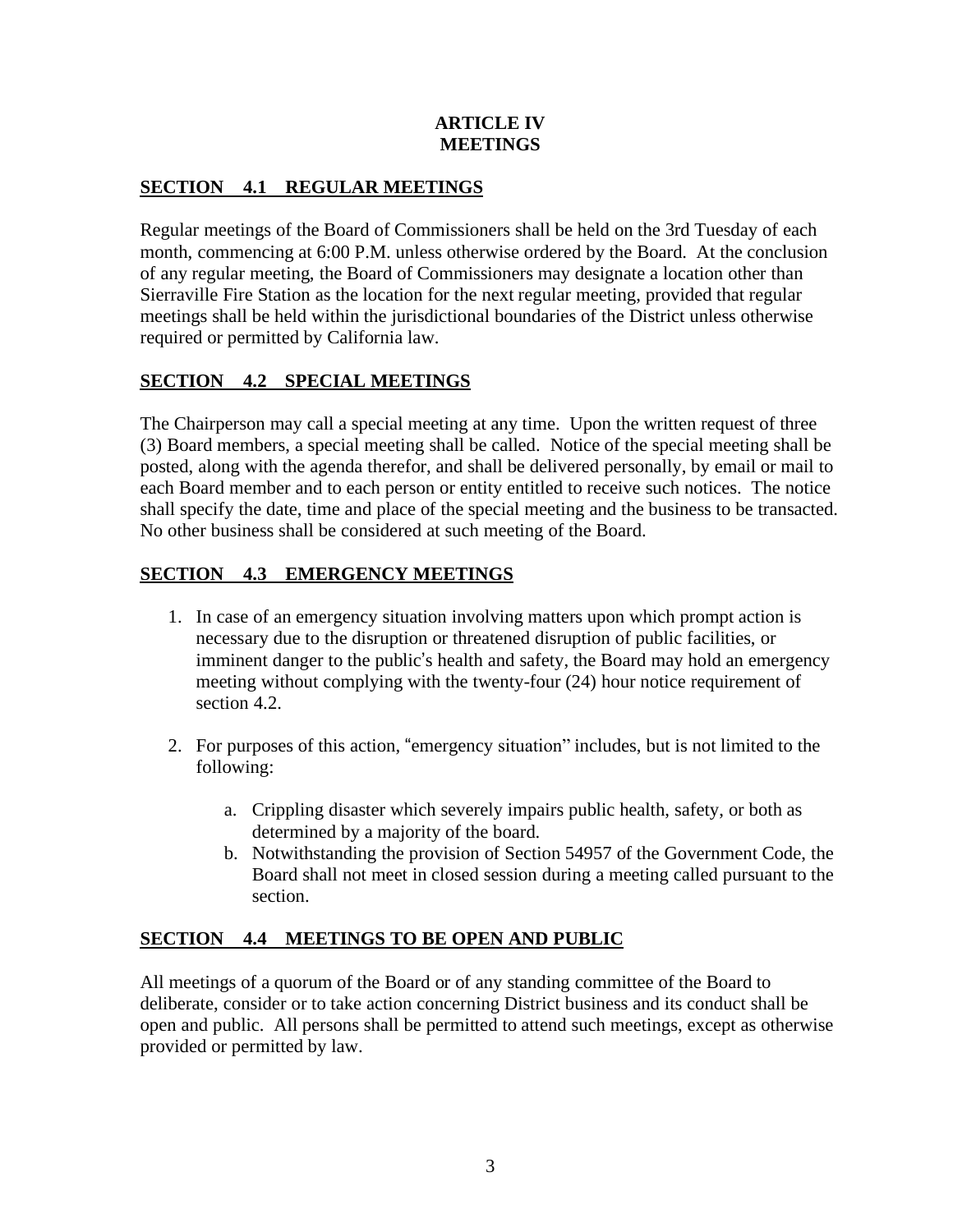# **SECTION 4.5 AGENDA REQUESTS OF THE BOARD**

- 1. Members of the public may request that an item be placed on the Regular meeting agenda for consideration by the Board. Any such request must be in writing, and submitted to the Board Secretary at least ten (10) days prior to the date of the meeting at which consideration is requested. The request shall be reviewed by the Chairperson of the Board for propriety and time availability. If proper and adequate time is available, the matter will be set on the agenda for the next regular meeting.
- 2. Members of the Board may also request items to be placed on the agenda for any regular or special meeting. Any such request shall be communicated to the Chairperson at least ten (10) days before the meeting, and if proper and time available, it will be agendized.

# **SECTION 4.6 CLOSED SESSIONS**

Nothing contained in these Policies and Procedures shall be construed to prevent the Board from holding a closed session during a regular or special meeting concerning any matter, permitted by law, to be considered in a closed session.

# **SECTION 4.7 PUBLIC HEARINGS**

All public hearings held by the Board shall be held during regular or special meetings of the Board following posting and/or publishing as required by law.

# **SECTION 4.8 NOTICE OF PUBLIC HEARINGS**

Notice of the time and place of a public hearing shall include a general explanation of the purpose of the hearing and shall be published in the Mountain Messenger or other local paper of general circulation at least ten (10) calendar days before the date of the hearing. In addition, notice shall be sent by first-class mail to any person who has requested such notice in writing, if the person provides a stamped, self-addressed envelope or pays a reasonable sum in advance, for the cost of mailing such notices.

## **SECTION 4.9 QUORUM**

Four (4) members of the Board shall constitute a quorum for the purpose of conducting its business, exercising its powers, and for all other purposes, except that a smaller number of Board members may continue or adjourn a meeting from time to time until a-quorum may be present.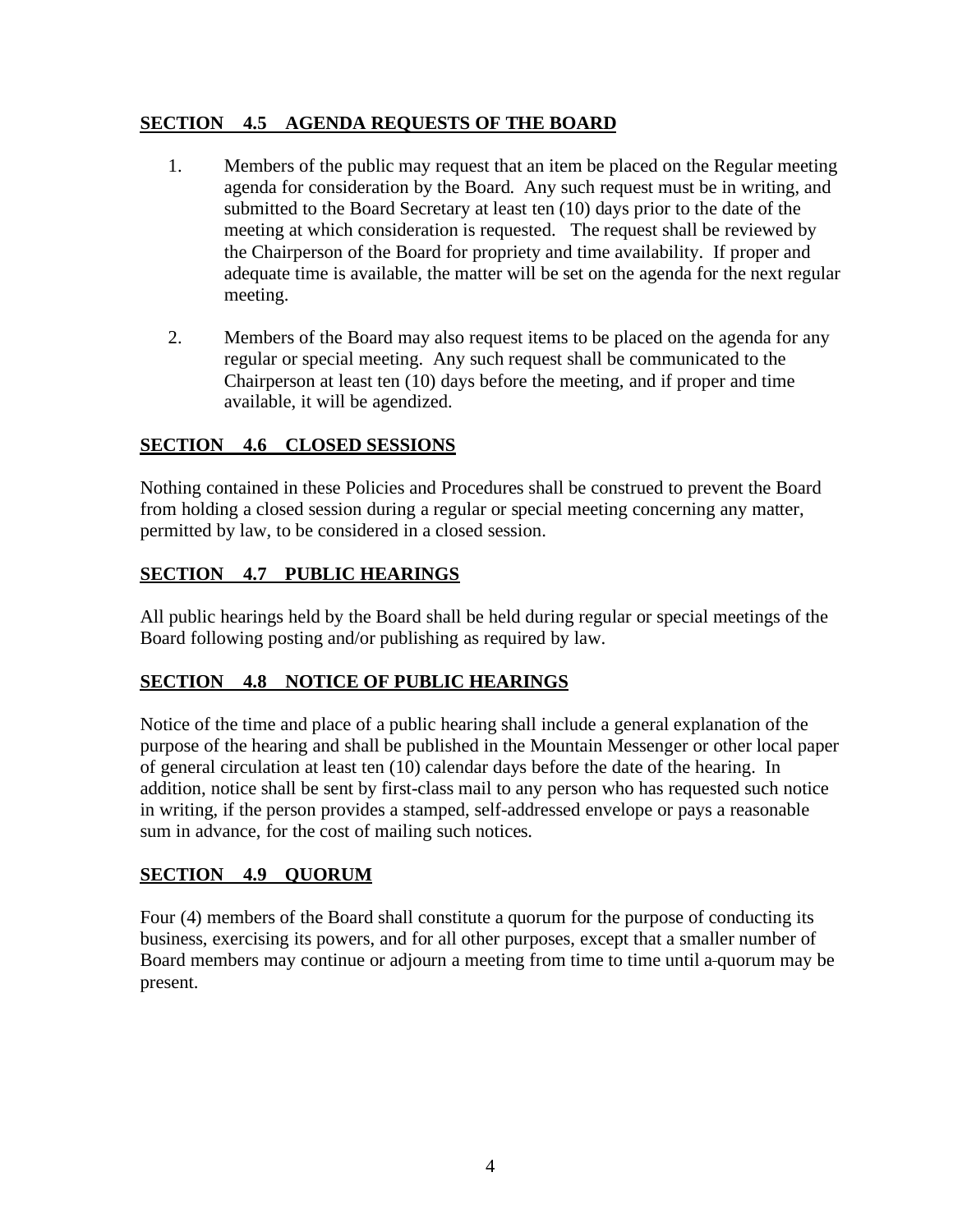## **SECTION 4.10 ORDER OF BUSINESS**

- 1. The following shall be the general Standing Order of business at Board Meetings:
	- a. Call to Order
	- b. Roll Call
	- c. Public Comment
	- d. Minutes Approval
	- e. Financial Statement
	- f. Correspondence
	- g. Reports and Requests from District Chief, Battalion Chiefs and EMS **Coordinator**
	- h. Unfinished Business
	- i. New Business
	- j. Announcements or Comments
	- k. Next Scheduled Meeting
	- l. Adjournment
- 2. The order of business may be altered by the Chair prior to issuance of the agenda or at the meeting, if determined to be appropriate to facilitate the business of the meeting.
- 3. The Board proceedings shall be conducted in accordance with District policy, ordinances and resolutions, otherwise by the most recent edition of Robert's Rules of Order.

# **SECTION 4.11 TRANSACTIONS OF THE BOARD**

The Board shall act only by ordinance, resolution or motion. Every act done or decision made by a quorum of Directors at a duly held meeting of the Board is the act of the Board.

## **SECTION 4.12 CONDUCT OF THE MEETINGS**

- 1. The Chairperson of the Board or in his/her absence, the Vice Chairperson, or if both are absent, any Commissioner selected by the present Commissioners to act as Chairperson, shall preside at meetings of the Board, so long as a quorum is present to conduct business. The Secretary, or in the Secretary's absence, such other individual selected by the present Commissioners to act as the Acting Secretary shall perform the duties of the Secretary at the meeting.
- 2. Where necessary for the orderly operation of the meeting, the Chair may limit public comment during the public comment period or public hearing to no more than 5 minutes per individual.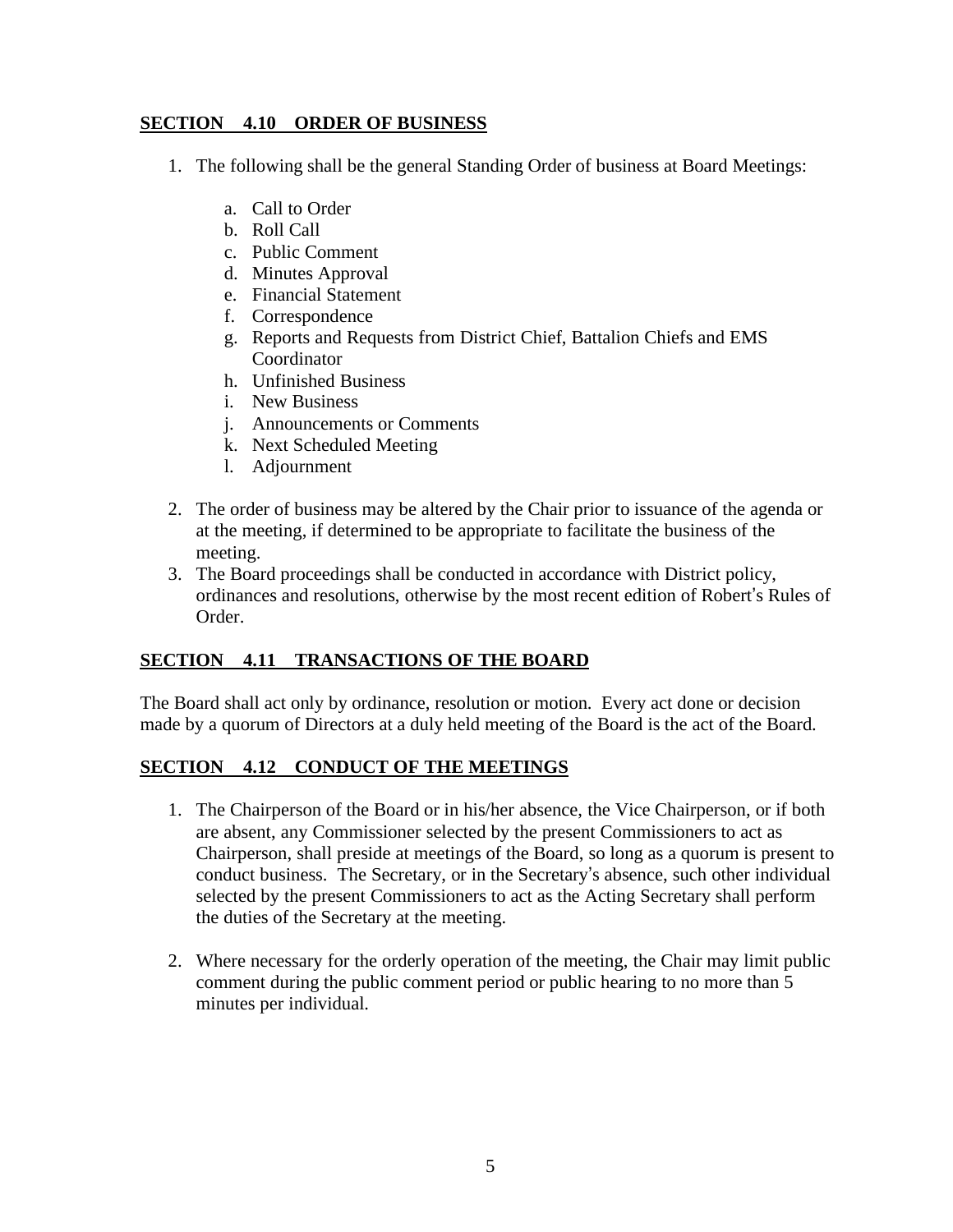## **SECTION 4.13 INDEMNIFICATION OF THE BOARD MEMBERS**

To the extent permitted by law, the District shall indemnify, defend and hold any Board member harmless on account of, in connection with or relating to that Board members performance of his or her duties as a Commissioner, including any claim, demand, cause of action, judgment, attorneys 'fees and costs, arising from any act or omission in office, including, but not limited to, performance of duties as a Commissioner or Board member; decisions made while participating as a Board member, or as may be, otherwise, related thereto.

# **SECTION 4.14 DEFENSE OF ACTION**

The District, upon request of a Volunteer or former Volunteer, shall provide for the defense of any civil action or proceeding brought against him/her in his/her individual capacity, or both, on account of an act or omission of his/her performance of duties as a Volunteer Firefighter or Emergency Medical Responder for the District, and as otherwise provided by law.

#### **ARTICLE V OFFICERS OF THE BOARD**

# **SECTION 5.1 DESIGNATION OF OFFICERS**

- 1. The officers of the Board shall be the Chairperson and the Vice Chairperson.
- 2. The Board Clerk/Secretary for the District shall be appointed by the Board.

# **SECTION 5.2 TERMS OF BOARD OFFICERS**

- 1. The Chairperson and Vice Chairperson, serve for one (1) year, from January 1 through the following December 31, or for the portion thereof remaining after assumption of office.
- 2. The Vice Chairperson automatically becomes Chairperson upon the termination of the preceding chairperson's term. Each Commissioner shall serve as Vice Chairperson and Chairperson in sequence by date of their appointment to the Commission among those who have yet to serve as Chair/Vice Chair. If all current members of the Commission have served, the order of sequence will continue to be by date of appointment, unless the majority of the Board chooses to nominate, elect and appoint by motion and majority vote of the Board.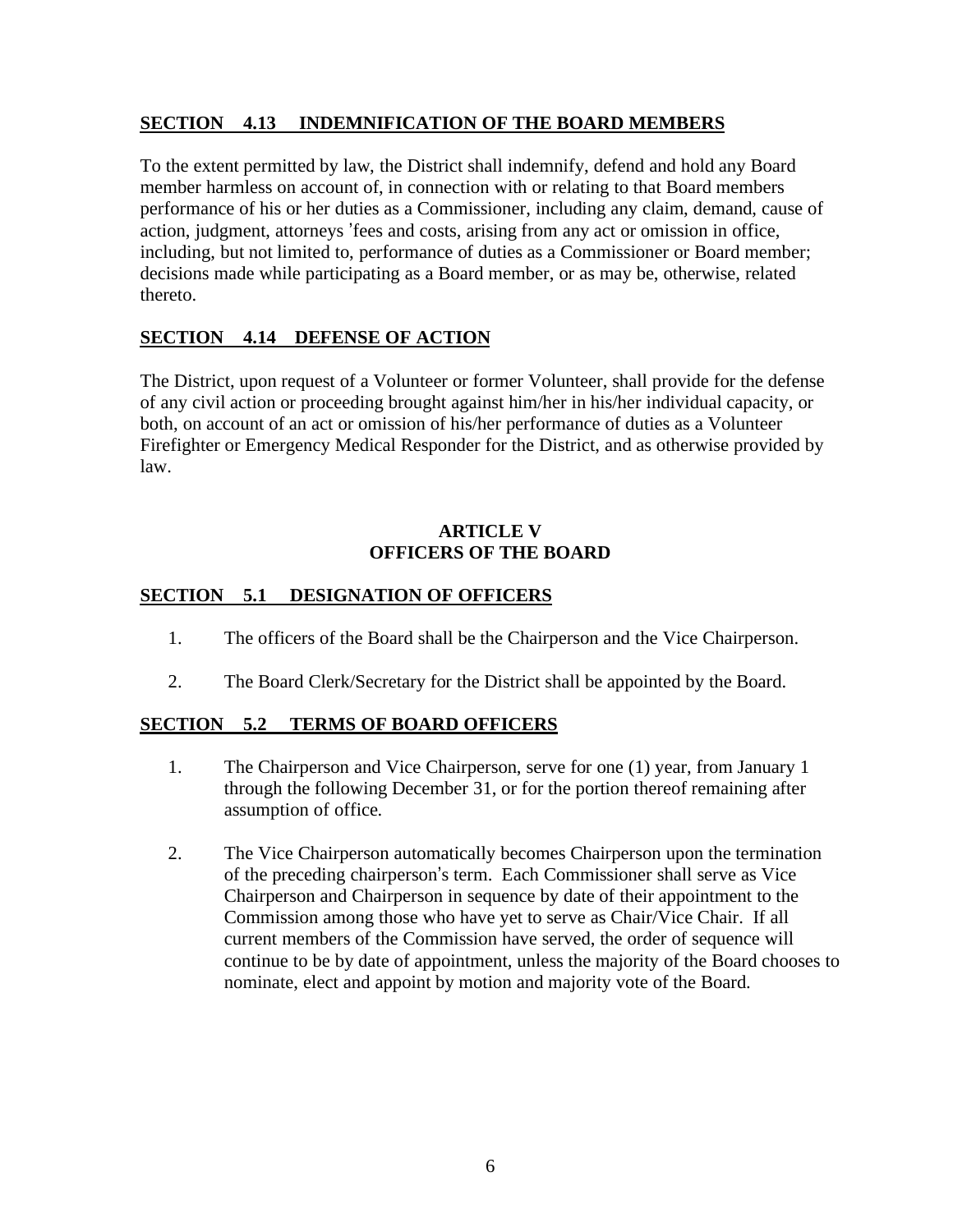### **SECTION 5.3 DUTIES OF BOARD OFFICERS**

- 1. The Chairperson The Chairperson shall preside over the Board meetings and generally perform such other duties as directed by the Board.
- 2. The Vice Chairperson The Vice Chairperson, in the absence or incapacity of the Chairperson, shall perform the duties of the Chairperson. Should the office of the Chairperson become vacant; the Vice Chairperson shall perform the duties of the Chairperson.

# **SECTION 5.4 CLERK/SECRETARY TO THE BOARD**

The duties of the Clerk/Secretary to the Board shall include, but not be limited to, keeping and maintaining records of the Board and the recording and keeping of the minutes of Board meetings; posting and maintaining agendas, minutes, resolutions, ordinances and policies of the District and maintaining the same on the District website. The Clerk/Secretary to the Board shall give notice of Board meetings as required by law. The Board may assign Clerk/Secretary duties to an independent contractor if it so desires.

# **SECTION 5.5 COMMITTEES**

The Board may, from time to time, assign ad hoc or standing committees as may be necessary to consult and advise the Board on any matter of District business.

#### **ARTICLE VI DISTRICT OFFICERS**

## **SECTION 6.1 DESIGNATION**

There shall be, in addition to the Board of Commissioners, the following qualified positions within the Fire District:

- 1. Fire Chief (Chief)
- 2. Deputy Chief Serve as "Acting Fire Chief" in the absence of the Fire Chief
- 3. Division Chief
- 4. Battalion Chief
- 5. Captain

## **SECTION 6.2 APPOINTMENT: CHIEF, DEPUTY CHIEF, DIVISION CHIEF, BATTALION CHIEF**

The Board shall select and appoint an individual to the position of Chief, or terminate such appointment. With the approval of the Board and if qualified individuals are available to fill such roles, the Chief may select and appoint: Deputy Chief, Division Chief, Battalion Chief, as well as Captains. Such appointment(s) shall be subject to confirmation by the Board.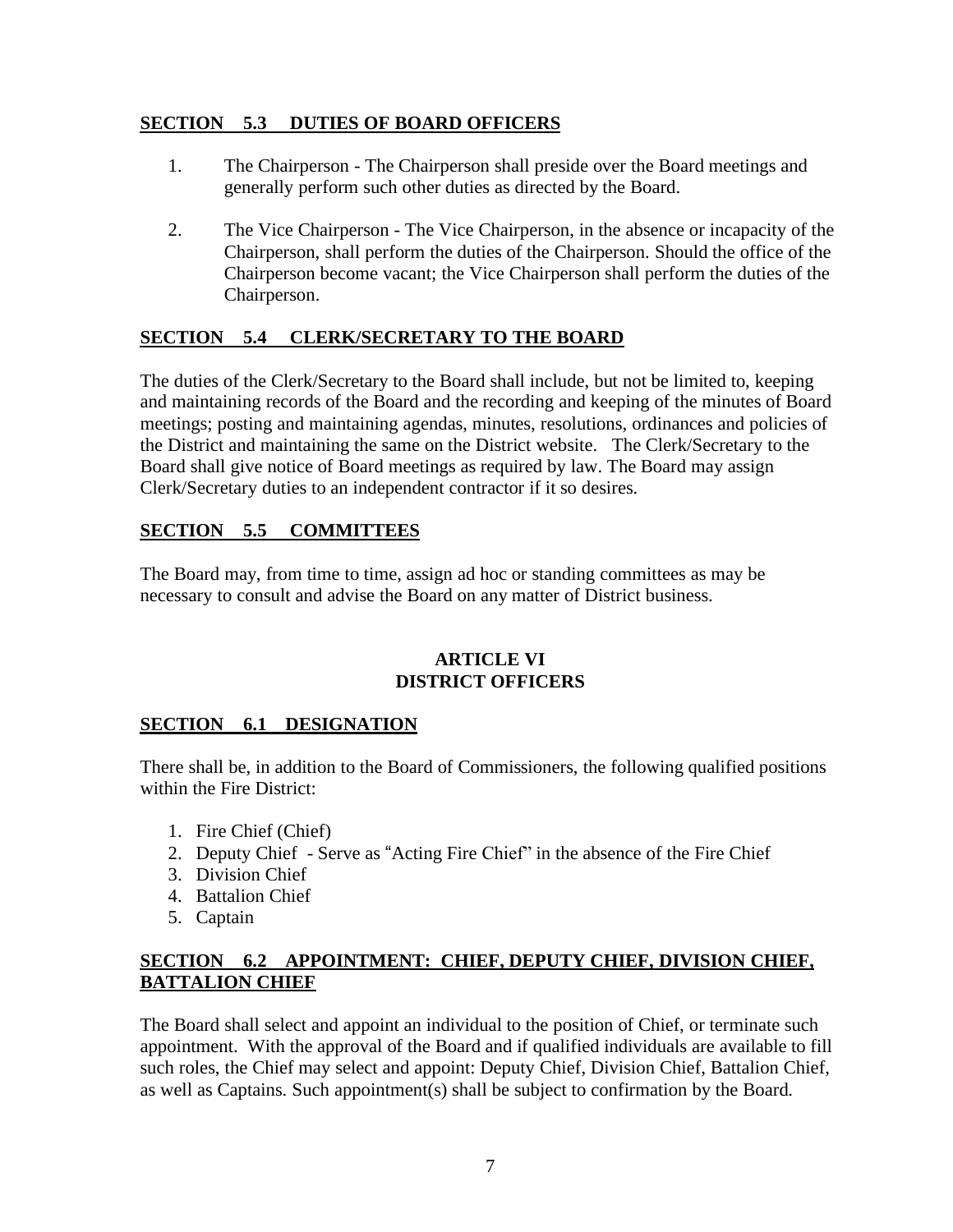## **SECTION 6.3 DUTIES OF THE FIRE CHIEF**

- 1. The Chief shall serve at the will and pleasure of the Board.
- 2. The Chief has responsibility for the day-to-day management of all operations of the District.
- 3. The Chief, or a duly appointed representative, shall carry out and enforce the ordinances, policies, and regulations of the District.
- 4. The Chief, or a duly appointed representative, shall provide for suitable drills covering the operations and handling of all equipment essential for the efficient and safe operation of the District.
- 5. The Chief, subject to Commission approval, shall develop and maintain Standard Operating Guidelines for the District. The Standard Operating Guidelines shall contain the official, operating procedures, and organization for implementing the Mission of the District and shall be binding upon the Volunteer Firefighters and EMS Responders of the District until duly modified or revoked by the Board.
- 6. On or before the first Board meeting in February of each year, the Chief shall submit an annual report to the Board on the Operation of the Fire District for the previous calendar year.
- 7. The Chief shall provide the Board or the Financial Committee, duly established by the Board, with a projection of the needs, direction and recommendations for the upcoming fiscal year.

# **SECTION 6.4 LEGAL COUNSEL**

The District Board may contract for legal services and said counsel shall represent the District Board.

# **SECTION 6.5 DIVISION CHIEF, DEPUTY CHIEF, BATTALION CHIEF (ASSIGNMENT AND DUTIES)**

The Chief may choose to appoint Deputy and Division Chiefs to establish accountability for specific critical tasks. The Board of Commissioners will confirm the assignment.

The assignment of Deputy and Division Chiefs should consider the value of strategic transitional planning. However, the incumbents will not automatically become District Chief in the event that the Chief's position becomes vacant.

The tasks, which may be assigned may include, but not be limited to the following:

# **Deputy Chief**

- 1. Fill in for the Chief in his/her absence.
- 2. Serve as a personnel officer.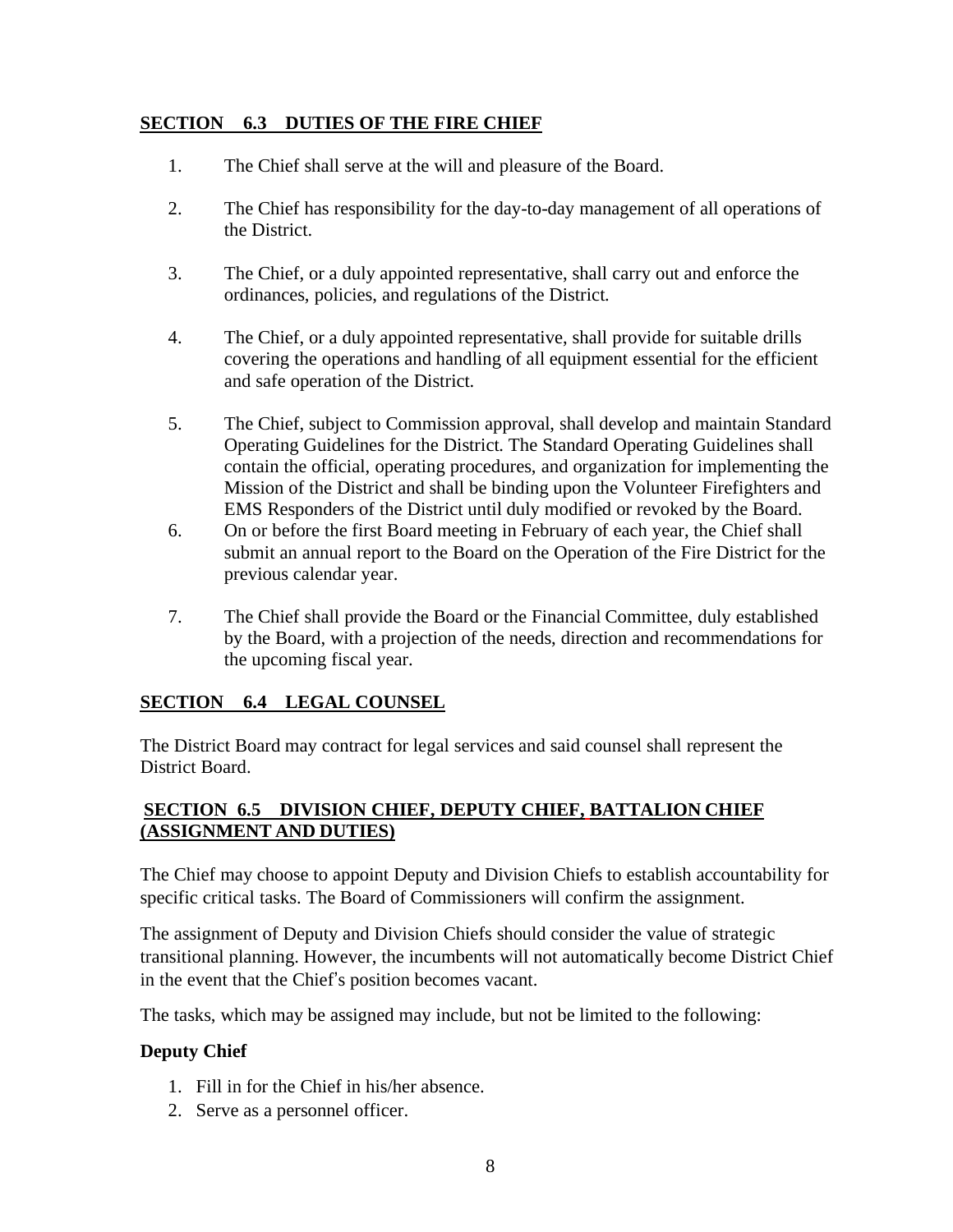- 3. Serve as an Operations Officer
- 4. Serve to recruit and retain volunteers.
- 5. Serve as District liaison with cooperators and contract fire agencies (e.g. Truckee Meadows FPD, Loyalton Fire) during incidents within the District when so assigned by the Chief.
- 6. May serve in a supervisory role as a safety officer, rescue or medical group supervisor, or Incident Commander on District incidents as situations warrant
- 7. Assist the Chief in any manner that the Chief sees reasonably necessary.

## **Division Chief**

- 1. Serve as training officer.
- 2. Serve to recruit and retain volunteers.
- 3. Serve as a personnel officer
- 4. Serve as an EMS director

#### **Battalion Chief**

- 1. Shall be responsible for facilities and grounds.
- 2. Shall be responsible for maintenance of apparatus, equipment and supplies.
- 3. May serve in a supervisory role as a safety officer, rescue or medical group supervisor, or Incident Commander on District incidents as situations warrant.

## **SECTION 6.6 FIRE CHIEF, DEPUTY CHIEF, DIVISION CHIEF, BATTALION CHIEF, CAPTAIN AND VOLUNTEER FIREFIGHTERS**

- 1. The District, its appointed Officers and Volunteers, shall not discriminate in appointments on the basis of race, sex, age, religion, or national origin.
- 2. With the concurrence of the Board, the Chief is authorized to suspend, discipline, or remove from service any fire officer, or volunteer firefighter.
- 3. The Deputy Chief, Division Chief, Battalion Chiefs and Captains shall serve within the Chain of Command. Any Deputy Chief, Division Chief, Battalion Chief or Captain, who is temporarily acting in the Chief's absence as the person in command, shall be directly responsible to the Board of Commissioners.

## **SECTION 6.7 ADMINISTRATION AND PERSONNEL RULES**

- 1. The Board shall Adopt Policies or Standard Operating Guidelines and regulations with the guidance and input of the Chief.
- 2. Said policies or guidelines, when adopted, may be amended from time to time by the Board of Commissioners.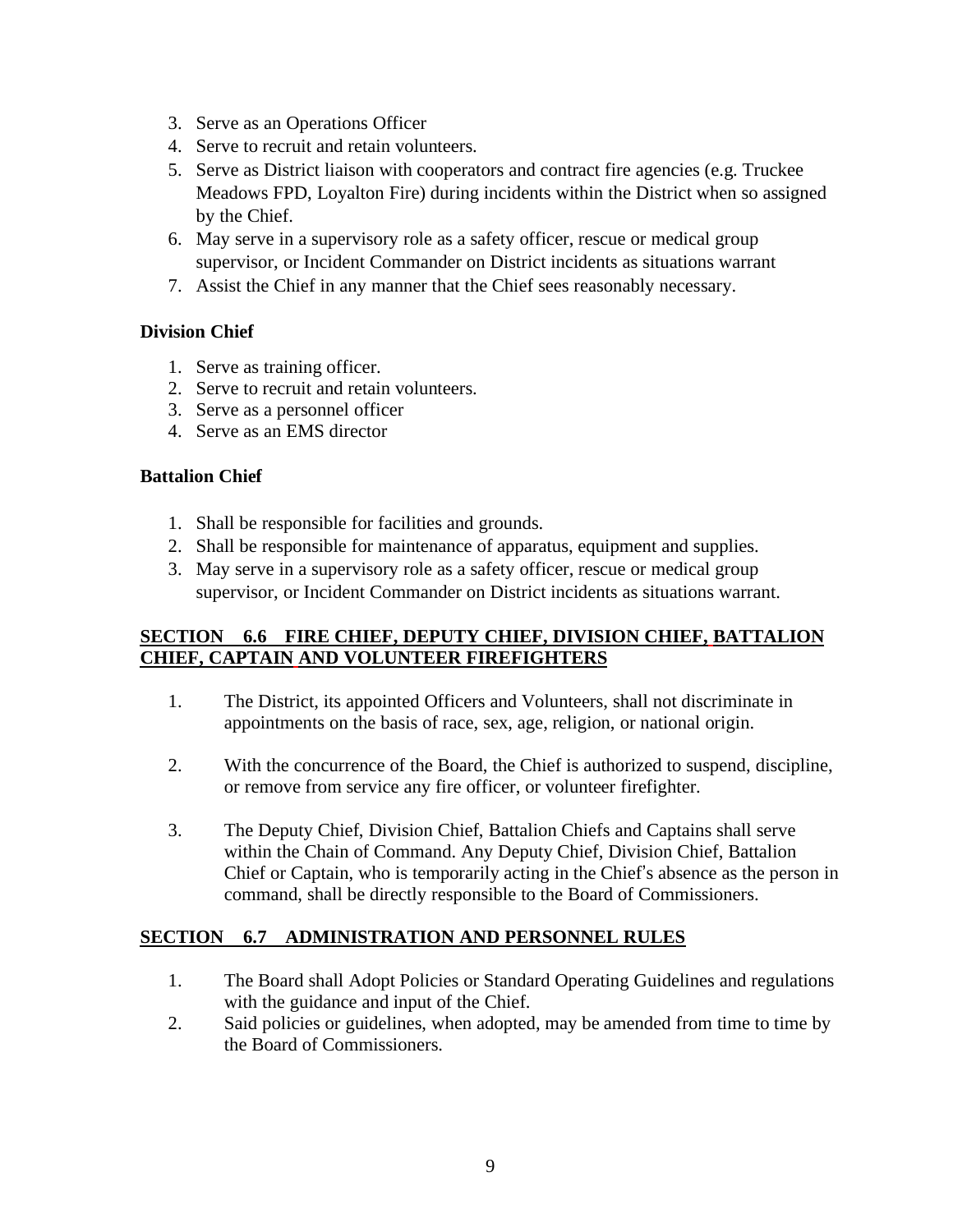# **SECTION 6.8 CHAIN OF COMMAND**

Commissioners and District personnel shall respect the operational chain of command (see Appendix). While District personnel are not prohibited from directly discussing District affairs with Commissioners, it is expected that they will normally first attempt to resolve any specific concern through their immediate supervisor and up through the chain of command. Only where resolution through the normal chain of command would be impractical or ineffective, should the initial contact be directly with a member of the Board of Commissioners.

#### **ARTICLE VII GENERAL**

# **SECTION 7.1 AUTHORITIES TO BIND DISTRICT**

No member of the Board, officer, or agent of the District shall have any authority to bind the District by any contract, to pledge its credits, or to execute any instrument on behalf of the Board, except as authorized by the Board.

# **SECTION 7.2 PAYMENT OF MONEY, NOTES, OR OTHER INDEBTEDNESS**

All payments or purchases shall be made only in compliance with procedures established by the Board

# **SECTION 7.3 STATEMENTS BY BOARD MEMBER AND DISTRICT PERSONNEL**

In all cases, a Board member, the Fire Chiefs, or District personnel shall use discretion in expressing personal opinions (especially if a Board action is in dispute or in the appeal process or has the potential for litigation). One should recognize that opinions, statements, and suppositions may be misunderstood, misused, or could reflect in a negative manner on the Fire Chief, the Volunteer Firefighters, or District Board of Commissioners.

#### **ARTICLE VIII AMENDMENT**

#### **SECTION 8.1 AMENDMENTS TO THE POLICIES AND PROCEDURES**

The Policies and Procedures may be amended as follows:

- 1. The full text of any proposed amendment shall be provided to the Board members at least seven (7) days prior to the first consideration of the amendment.
- 2. The proposed amendment shall be read once and then shall be read a second time at the next regular meeting at least thirty (30) days thereafter.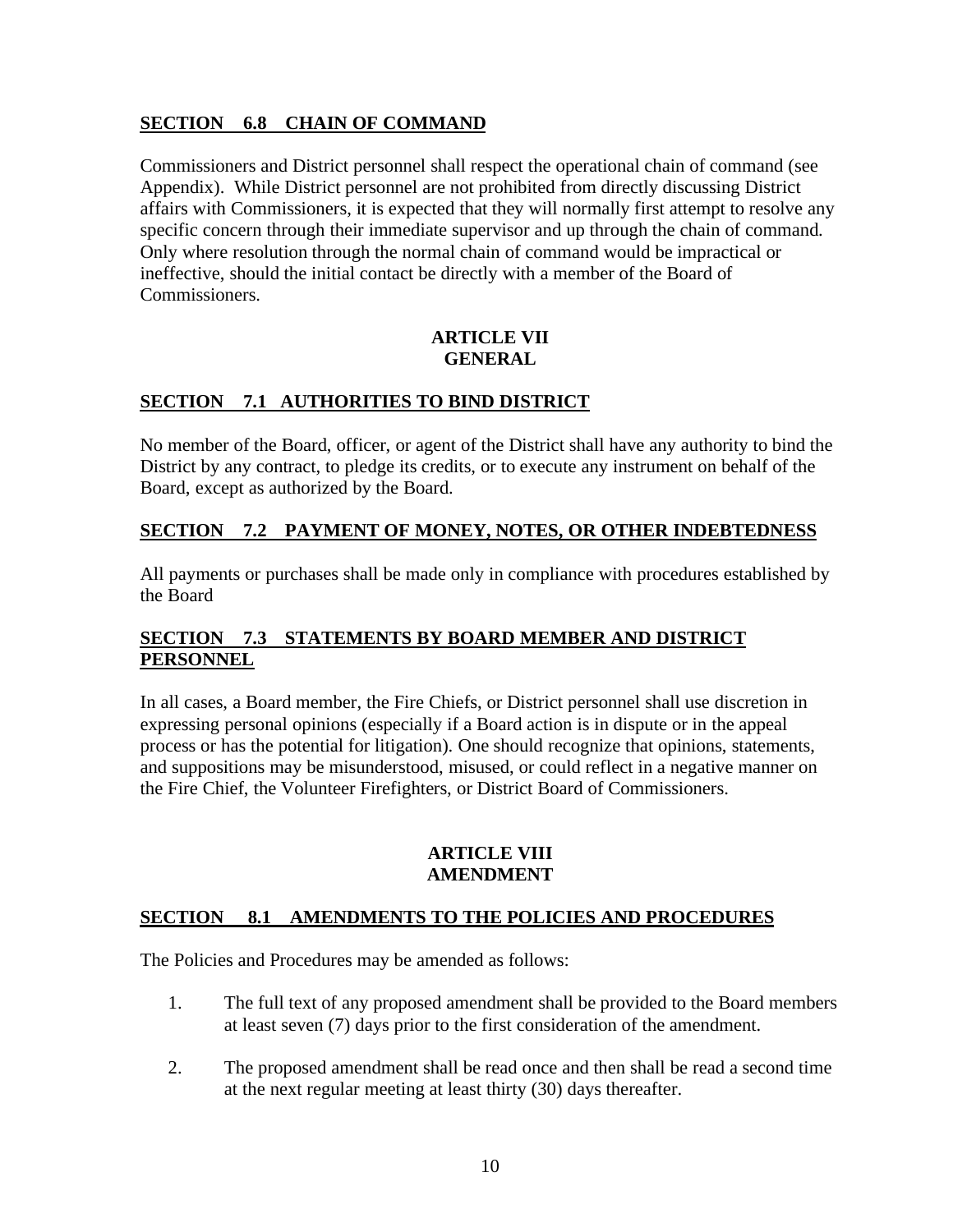- 3. Prior to adoption modifications may be made in the text at either reading.
- 4. Subsequent to the second reading and at the same regular meeting the amendment may then be approved by a majority vote of the members of the Board, and shall go into effect immediately upon adoption.

# **APPENDIX I**